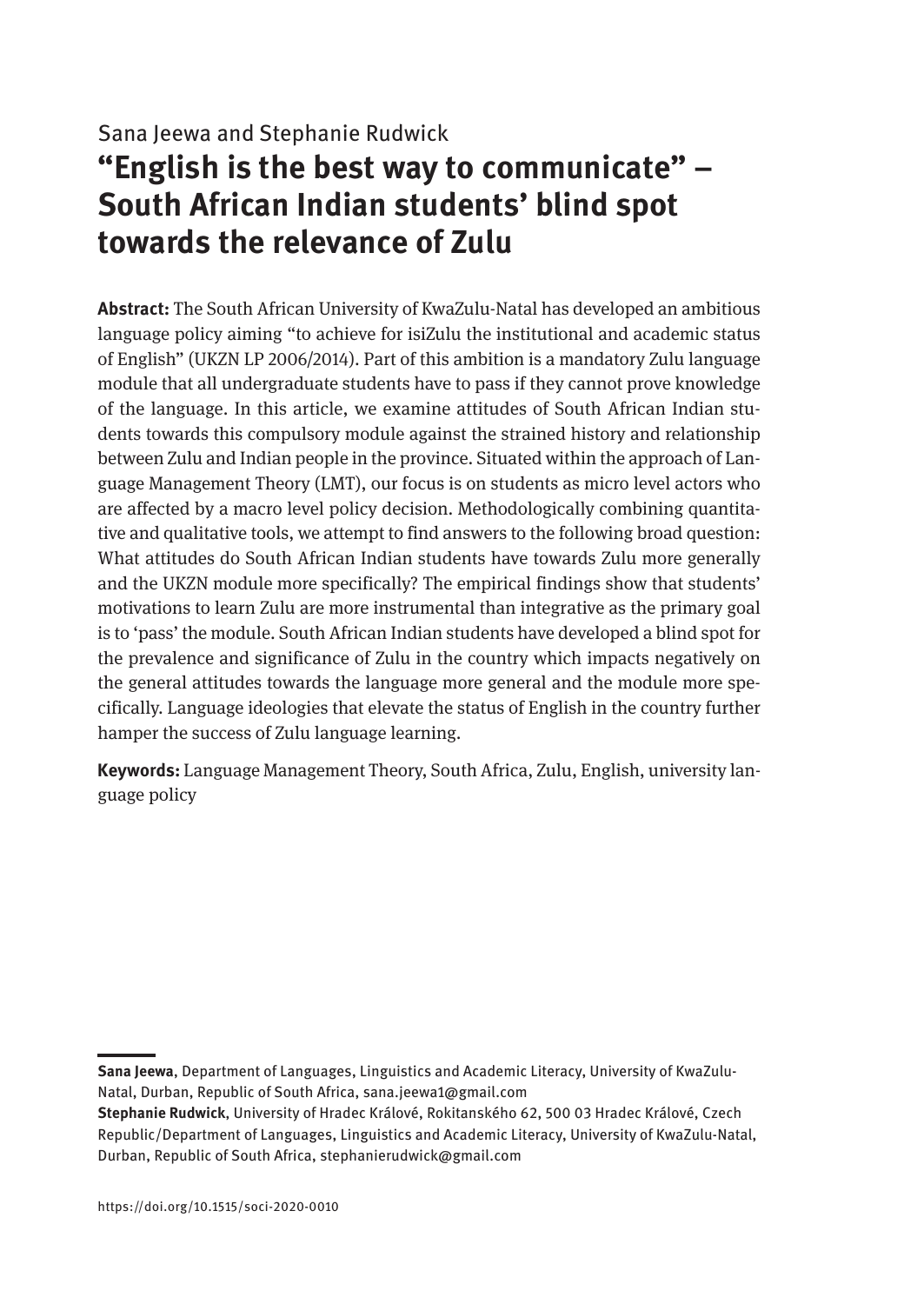## **1 Introduction**

If you talk to a man in a language he understands, that goes to his head. If you talk to him in his language, that goes to his heart.

This frequently cited comment made by Rolihlahla Nelson Mandela stems from a time when very few non-Bantu language speakers had made any effort to learn one of the nine Bantu languages of the country. In the now 26 years past apartheid, this has not changed significantly<sup>1</sup>, and the issue of language remains a socio-politically contested one in the country. South Africa has 11 official languages: nine that belong to the Bantu language family, English and Afrikaans. There are several universities in the country which have made provisions to strengthen the learning and teaching in one of the Bantu languages. The University of KwaZulu-Natal (UKZN) has been one of the institutions at the forefront of Bantu language development, or more specifically the promotion of Zulu. The UKZN language policy, in fact, stipulates the optimistic goal to achieve for "isiZulu the institutional and academic status of English" (UKZN LP 2006/ 2014). The institution is also the only university in the country which facilitates a mandatory Bantu language (Zulu) module for all undergraduate students, independent of the field of study.

The establishment of this Higher Education module in 2013 is unprecedented. For the first time in South African history a tertiary institution made the learning of a Bantu language compulsory. Zulu language practitioners have applauded this step, some with more, others with less enthusiasm. The main issue hampering some of the enthusiasm is the unease about the mandatory component of the ruling and the identity politics brewing at grassroots level but there are also more practical problems involved<sup>2</sup>. South Africa has a conflict-riddled history of compulsory language learning in education. Among black people, Afrikaans carries a stigma as the 'language of the oppressor' till today and for many older South Africans, the tragedy of the Soweto Uprising<sup>3</sup> is a grim reminder not to allow a language to be forced upon people. In the context of UKZN and specifically the compulsory Zulu module, diverse

**<sup>1</sup>** To this day, the overwhelming majority of non-African language speakers choose Afrikaans as a first additional language in school and although Bantu languages might be learned as second additional languages (listed in the curriculum as "African languages"), the proficiency level remains very low (Posel/Rudwick 2016; Turner 2012; Gumbi/Hlongwa-Ndimande 2015)

**<sup>2</sup>** For more detail on the practical challenges and micro language dynamics, see Rudwick (2017).

**<sup>3</sup>** The apartheid school system for black South Africans, *Bantu Education*, was badly funded, mal-resourced and characterized by poorly trained teachers and dysfunctional schools (Heugh 2000). In the 1970s the Department of Bantu Education enforced Afrikaans next to English in black schools despite the preference of black teachers and learners for English. This came to a head on June 16th, in 1976 when in Soweto, a black township bordering on Johannesburg, students and teachers protested against the usage of Afrikaans as medium of instruction. The apartheid government reacted with bru-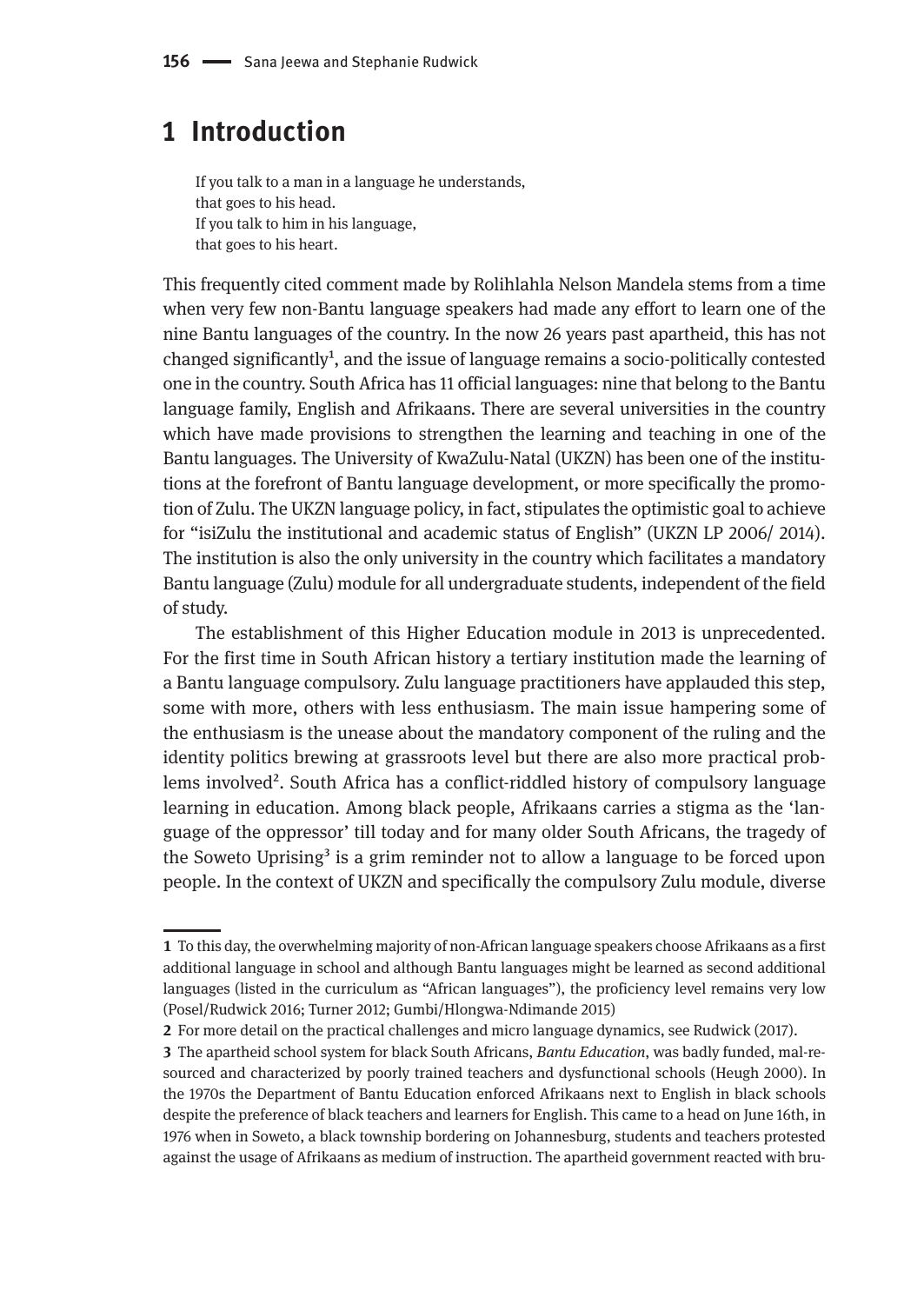attitudes have been expressed, varying from commendation (De Vos 2013) to skepticism (Jansen 2013) and outright rejection (Mashele 2013).4 Prior to the implementation of the course, a paper analysing news commentaries on mandatory Zulu learning, demonstrated that there were "negative or erroneous perceptions" towards Bantu languages (Olivier 2014: 496). One can assume that the student population of UKZN who have been affected by the ruling might also have varying perceptions towards the module and this paper explores language attitudes with reference to a specific student body: South African Indians.

Situated in Language Management Theory (LMT) and based on the results of an online questionnaire and semi-structured interviews this article analyses Indian students' attitudes towards the UKZN Zulu module and the language more broadly. At the macro level, we only briefly contextualise the implementation of the module but at the micro level we describe, in empirical detail, how students have responded to the course and the learning of Zulu, more generally. The paper first discusses students' attitudes and inherent ideologies against the background of the historically strained relations between black and Indian people in KwaZulu-Natal (KZN). We then summarize the main goals of the UKZN language policy including the mandatory Zulu module before analysing the data in relation to two interrelated themes emerging from the data: 1) integrative *vis-à-vis* instrumental motivation, and 2) vertical *vis-à-vis* horizontal communication. The last section discusses ambiguities and paradoxes involving the mandatory Zulu module and focuses on the widespread erroneous belief among South African Indians that "English is the best way to communicate". We argue that UKZN Indian students in our sample have developed a blind spot for the practical relevance of Zulu in the country.

# **2 Brief socio-political considerations: Zulu-Indian relations**

South African Indians and Zulu people have a long and complicated history of strained relations. From 1860 and the arrival of the first Indian workers, Zulu people have been located in a still lower quarter of the matrix of apartheid oppression (Vahed/Desai 2017). To this day, there is much anti-black sentiment among South African Indians and there is much anti-Indian rhetoric among Zulu people. Indians' negativity towards Zulu people, and vice versa are a result of the deliberate stirring of negative identity politics from the apartheid era. The oppressive white government had elevated Indian

tality and through ruthless police intervention hundreds of people (many of them young learners) lost their lives.

**<sup>4</sup>** It has been shown that even among high school learners the learning of Zulu is controversial (see Zungu/Pillay 2010).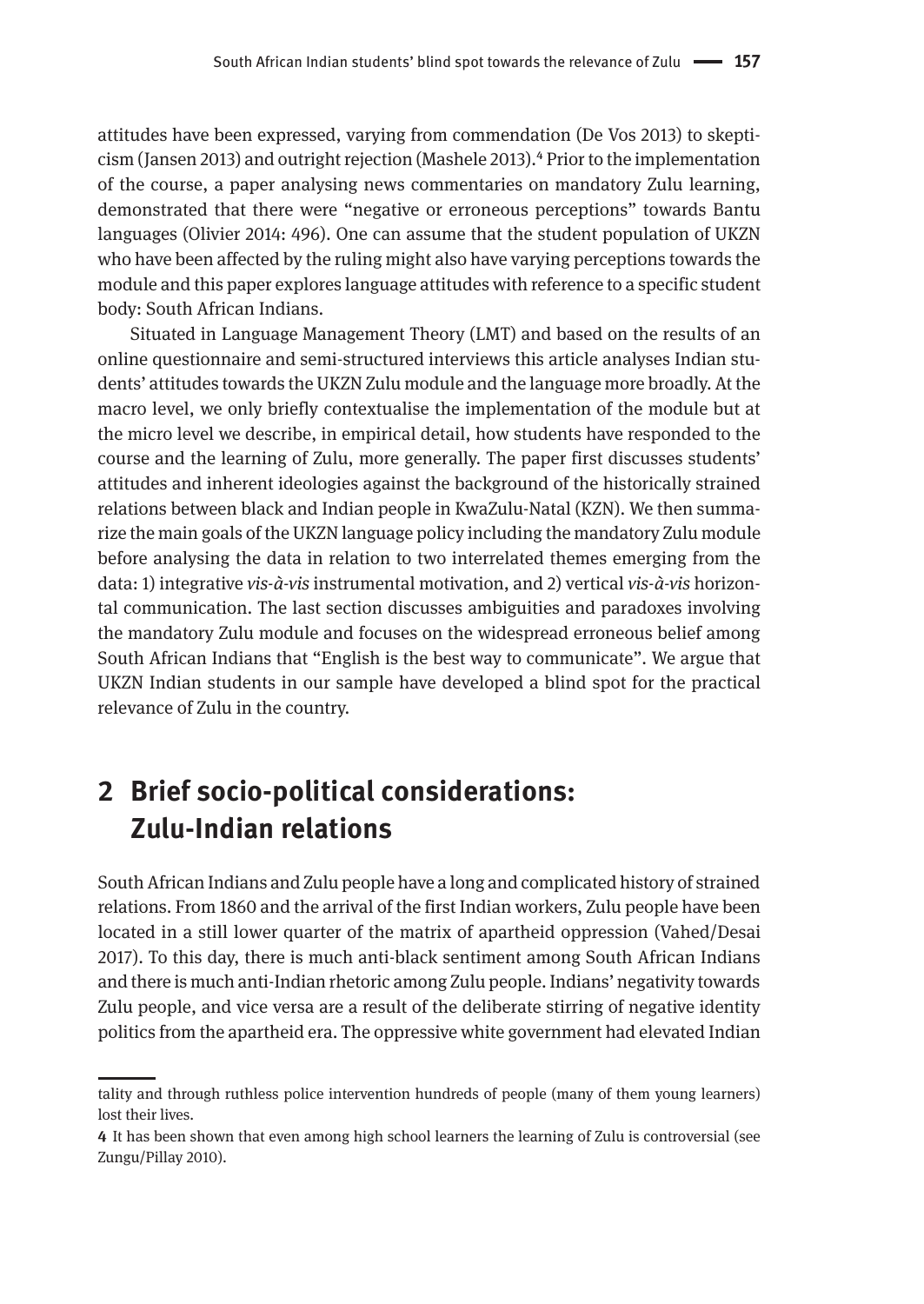people to a, albeit slightly, higher position in the hierarchy of racial oppression and, tragically, many South Africans have internalised these oppressive identity politics. In short, the relationship between Indian and Zulu people in KZN has remained volatile (Ramsamy 2007). Most Zulu people continue to be economically disadvantaged compared to the Indian population in KZN and in South Africa more broadly<sup>5</sup> and Zulu people continue to work as "servants" in Indian households in KwaZulu-Natal, while the opposite is hardly to be found. Part of this domestic set-up is the pidgin language Fanakalo which makes usage of Zulu vocabulary. While this was a variety primarily used in the mining industry, it has been a communicative tool employed in a range of settings in the province of KwaZulu-Natal (Adendorff 2002; Mesthrie 2007). The way it is spoken in the KZN Indian community is largely based on sets of demands and instructions (lacking the polite Zulu verb stem *–cela* which replaces –*please*) and, hence its usage is representative for horizontal interaction. While it is widely perceived as derogatory among Zulu-speakers, it remains to be spoken in many Indian homes.

Both Indian and Zulu people, albeit mostly separately, fought against white supremacy and discrimination during apartheid (Kaarsholm 2008) and while there were tensions between Zulu and Indian people throughout the twentieth century it escalated in 1949. The Durban riots became known as "one of the most traumatic and controversial events in Natal's history" (Soske 2009:  $106$ ),<sup>6</sup> and signified the large divide between Indian and Zulu people in South Africa (Edwards/Nuttall 1990; Soske 2009; Ramamurthi 1994). When official apartheid ended in 1994, much discord continued and throughout the post-1994 era, their relationship remained charged (Singh 2014).<sup>7</sup> It is against this background that we discuss South African Indian students' attitudes towards being required to mandatorily learn Zulu at UKZN.

**<sup>5</sup>** In 2017, about 47.0 % of black households earned less than R54 000 (lower income) per annum. In contrast, the majority of Indian households (51.2 %) fall within what is seen as the emerging middle class (R96 000 – R360 000 per annum) (Socio-economic Review & Outlook 2019–20).

**<sup>6</sup>** On the 13th of January that year a fight between an Indian shopkeeper and Zulu youths escalated into a black-Indian warfare in the Durban Grey Street area and beyond. Large-scale violence was directed towards Indians in Durban and surroundings resulting in over 140 deaths and displacement of Indians in previously mixed neighbourhoods such as Cato Manor (Soske 2009). There were also many Zulu people who died in the course of the fighting.

**<sup>7</sup>** In the late 1990s, for example, negativity and fear towards black South Africans was fuelled by the managing editor of the newspaper *Ilanga Libalele* (Ebrahim-Vally 1999: 7). In an editorial on 23 March 1999, Maphumulo suggested that Indians were responsible for the majority of problems faced by the black population and that he hoped for a day when "an African would give birth to another Idi Amin" (Ebrahim Vally 1999: 7 – implying black South Africans). Animosities continued to grow and negative comments towards Indians among black celebrities are not uncommon (Ramsamy 2007). The musician Mbongeni Ngema, for instance, ignited controversy in May 2002 with his song *Amandiya* (Indians). Recently in 2014, another song *Umhlab Uzobuya* (The Land Will Return) modelled on Amandiya made similar disparaging comments about Indians (Sisobo 2014).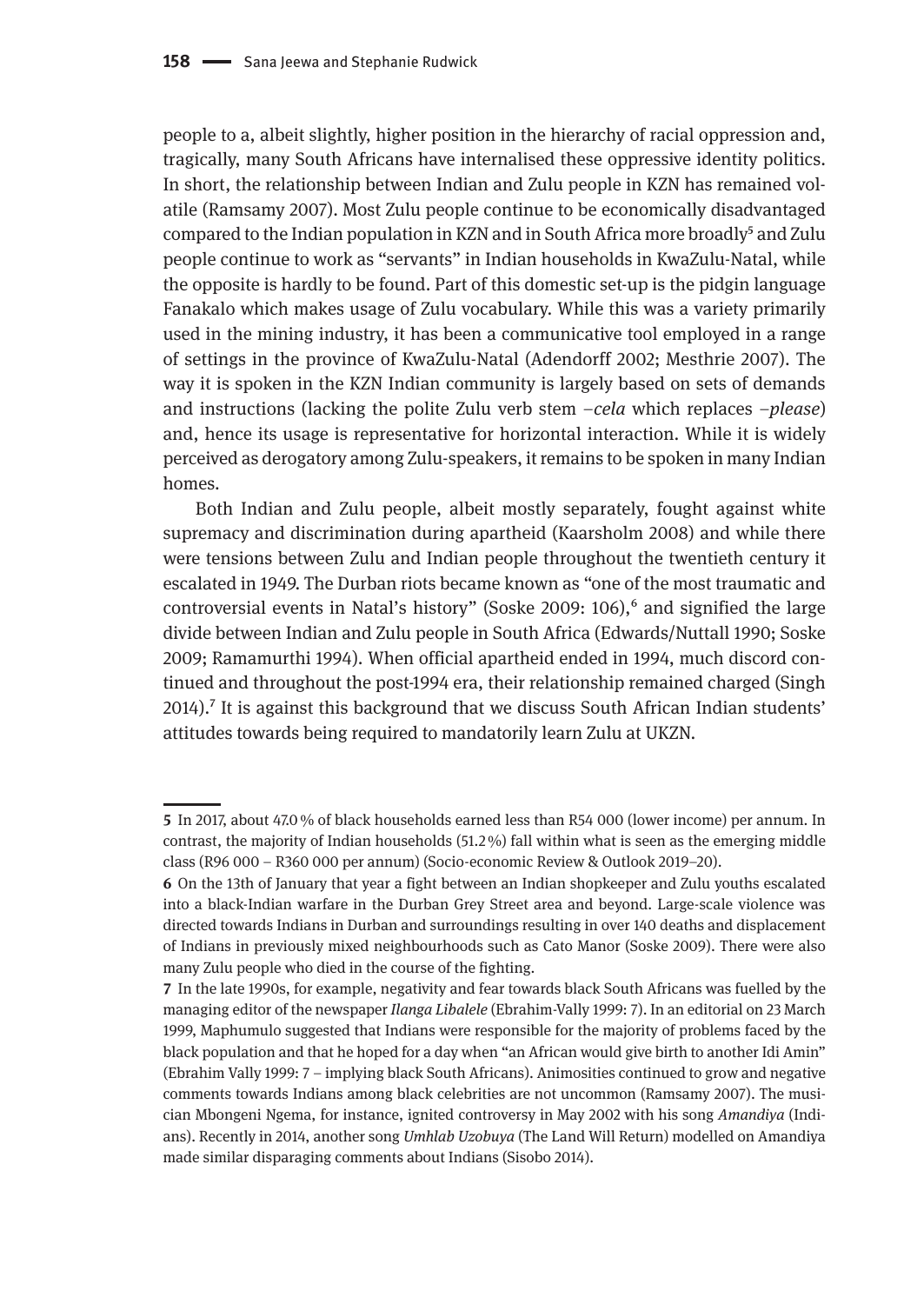As per the last census (2011), black people in Kwa Zulu Natal (KZN) remain the most populous group at 86.81 %. Indian South Africans make up 7.37 % of KZN residents, white and coloured people make up 4.18 % and 1.38 % respectively. In the most recently available demographics at UKZN (2016), black students form 71.6 % of the student population and Indian students form 21.9 %. White students make up 4.05 % while coloured people form 2.08 %. It is notable from these statistics that within KZN, it is first Africans and then Indians that form the majority of the population both within the province, and at UKZN. Given the majority status of black people in KZN and the prevalence of Zulu as a mother tongue, the need to implement Zulu as a viable language of teaching and learning at UKZN has been perceived as essential by policy makers. In the next section we shift our focus to the language policy in higher education and UKZN in particular.

# **3 South African higher education and UKZN's language policy in a nutshell**

In South Africa, English and Afrikaans have been the only languages that functioned as legitimate sources for higher education teaching and research during apartheid. Ironically the 2002 *Language Policy for Higher Education*8 acknowledged this as the *status quo* position. Since 1994, there have been efforts, at least on paper, to promote and develop the Bantu languages, but paradoxically, this has resulted in English occupying an even stronger position as *the* academic lingua franca in the country. The recent Constitutional Court ruling that English is elevated above Afrikaans at Stellenbosch University bears testimony to this development.<sup>9</sup> UKZN, however, is fighting against English hegemony and the Language Policy of the institution (UKZN LP 2014) is a sophisticated document which "seeks to make explicit the benefits of being fully bilingual in English and isiZulu" throughout its seven pages. More specifically, the policy (UKZN LP 2014: 1) aims to:

- preserve and promote respect for, and proficiency in, the languages referred to in the Constitution, and other languages, including the heritage languages, that facilitate potentially valuable cultural, scientific and economic ties;
- develop an awareness of multilingualism through an acknowledgement of all the official languages of the province of KwaZulu-Natal;
- achieve for Zulu the institutional and academic status of English;

**<sup>8</sup>** Ministry of Education (2002): Language policy for higher education. Pretoria: Department of Education.

**<sup>9</sup>** For more detail, see [[https://www.dailymaverick.co.za/article/2019-10-10-english-prevails-in-stellen](https://www.dailymaverick.co.za/article/2019-10-10-english-prevails-in-stellenbosch-university-language-battle) [bosch-university-language-battle/](https://www.dailymaverick.co.za/article/2019-10-10-english-prevails-in-stellenbosch-university-language-battle)] (last access on 1 October 2020).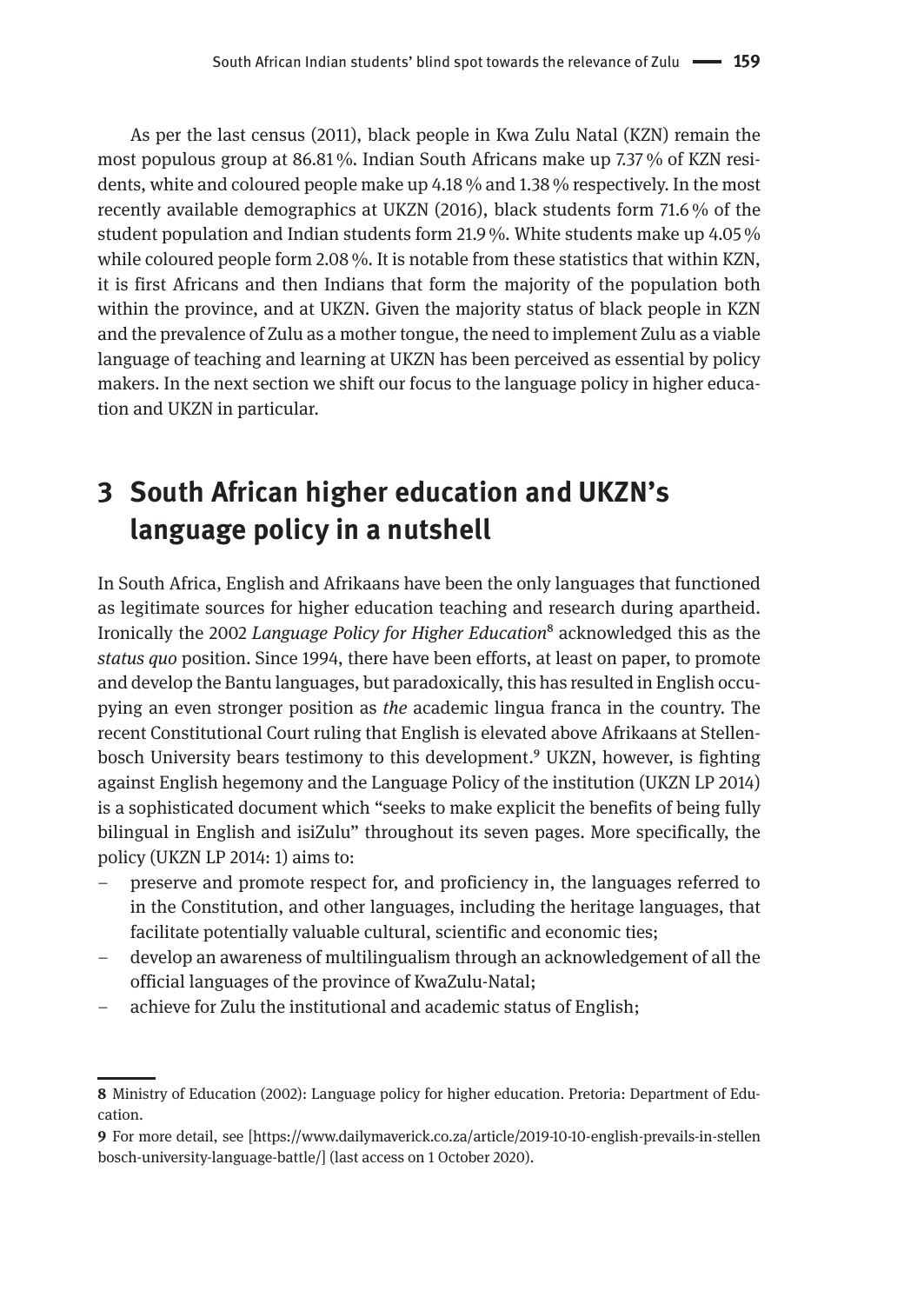- provide facilities to enable the use of Zulu as a language of learning, instruction, research and administration;
- foster research in language planning and development;
- become a national hub in the development of Zulu national corpus and the development and standardization of Zulu technical terminology and its dissemination;
- support the African Academy of Languages (ACALAN), which seeks to promote and develop official languages of the African Union; and promote the intellectualization of Zulu as language of the African continent.

In developing Zulu at the institution, staff members have also been urged to improve their language skills. A recent study, however, shows that the realities of language practices and teaching at the University are not in sync with the aims of the language policy: most teaching staff are not proficient in Zulu (for more detail see Wildsmith-Cromarty/Turner 2018). While there is no explicit mentioning of the compulsory Zulu module in the actual language policy document, its implementation is obviously in line with several of the above goals. Arguably, the module is symbolically important as the learning of Zulu, numerically the majority language in South Africa, contributes to nation building and "effective communication" (UKZN LP 2014: 1). However, below we illustrate how the aim of 'effective communication' is not a realistic one in relation to the mandatory module as it is currently facilitated. But before we analyse the empirical data, we will provide in the next section the theoretical underpinnings of this study.

# **4 Our study in the light of Language Management Theory**

Theoretically, we locate this paper within the language management approach which examines the agency of actors affected by language policy processes and explains behaviour towards language. Language Management Theory (LMT) distinguishes between *micro – macro* levels of language management (Jernudd/Neustupny 1987; Nekvapil 2006; Nekvapil/Sherman 2015; Fairbrother/Nekvapil/ Sloboda 2018). The meta-language issue examined here is a mandatory Zulu module which represents a top-down decision by UKZN, hence at macro level. We focus in this paper, however, on the actors (students) at the micro level who are impacted by the macro level decision (i. e. the implementation of the module). The LMT framework outlines the main language management strategies as noting, evaluation, adjustment design and (potential) implementation and we employ these stages as responses to the module. We consider the Zulu module as the stimulus for micro language management among the students. They note the new policy of being expected to learn Zulu, they evaluate it in certain ways, they plan an adjustment (by learning the language) which is poten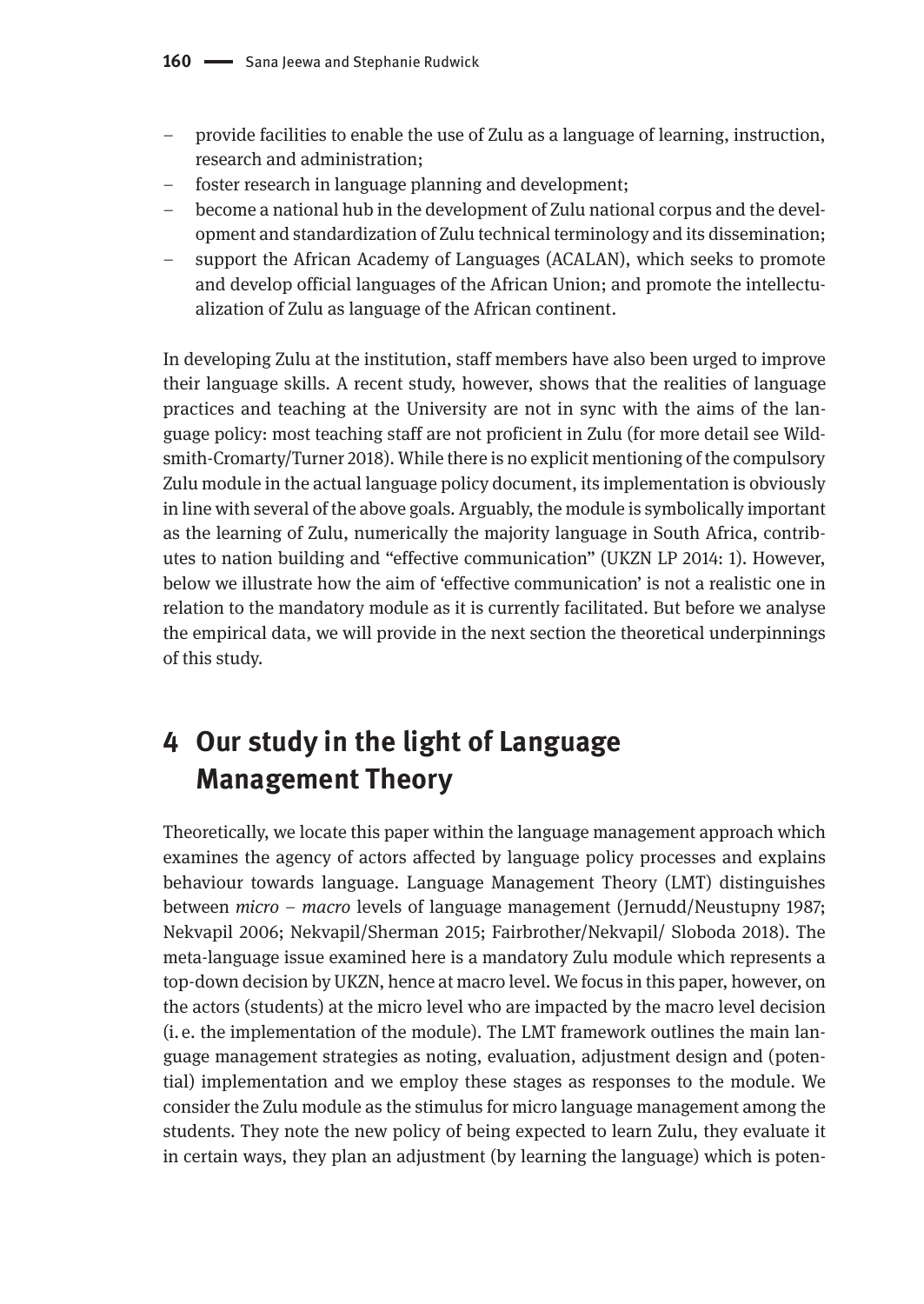tially followed by the implementation of making an effort to communicate in Zulu. We analyse students' responses from questionnaires and interviews in terms of their individual language management regarding the acquisition of Zulu.

Rothe/Wagner (2015) show how in any language management process stakeholders influence each other. Arguably, the value of a language depends on the place and position provided for it in education (Bourdieu 1991). From this perspective, one might want to argue that the language policy of UKZN could ultimately change the public's views about Zulu and raise its status. It remains to be seen, however, in how far the language will be perceived as "linguistic capital" (ibid.), and in how far learners see individual or societal advantages accompanied with proficiency in the language. Currently at UKZN, Zulu holds together with English institutional power but English is *de facto* the primary language of business, commerce, and politics. In order to analyse the status of a language in society attitude research is informative and much of this work has distinguished between instrumental and integrative motivations (Baker 1992; Baker/Prys Jones 1998; Gardner 1979; Thomas 2010; Wesely 2012). As will be seen below, we will also make this distinction in the analysis, but before we can get there, a brief section on methodology is offered.

### **5 Methodology**

This study is based on a two-fold empirical approach. Initially, in 2017, the first author distributed a questionnaire on the UKZN's Moodle system in order to elicit attitudes of South African Indian students towards the mandatory Zulu module and the language more broadly. The survey contained 27 open and closed questions ranging from specifically referring to the module to, more generally, enquiring about attitudes towards learning Zulu through means of 1) a Likert scale, and 2) open ended questions. Although the Moodle survey did not inspire students to elaborate to a great extent, it provided initial insights of the attitudes of precisely 100 out of a total of 389 South African Indian students who completed the module (which corresponds to a response rate of 25.71 %). The South African Indian students build the majority of the 530 students that completed the module. To assure the anonymity of our research subjects, the 100 respondents (R) are labelled  $\rm R_{_1}$  –  $\rm R_{_{100}}$ .

Subsequently, we conducted semi-structured interviews based on opportunity sampling with fifteen Indian students between January and April 2017. All interviewees were undergraduate UKZN students who had completed the mandatory Zulu module in 2017. They greatly varied in terms of their engagement with the interviewer, but all interviews provided some indications of how students perceived the language course and the learning of Zulu more broadly. In September 2019, we interviewed six more Indian students who had completed the module in the previous year. Interviewee participants are labelled  $\rm P_i\rm-P_{21}$  ( $\rm P_i\rm-P_{15}$  were interviewed in Durban from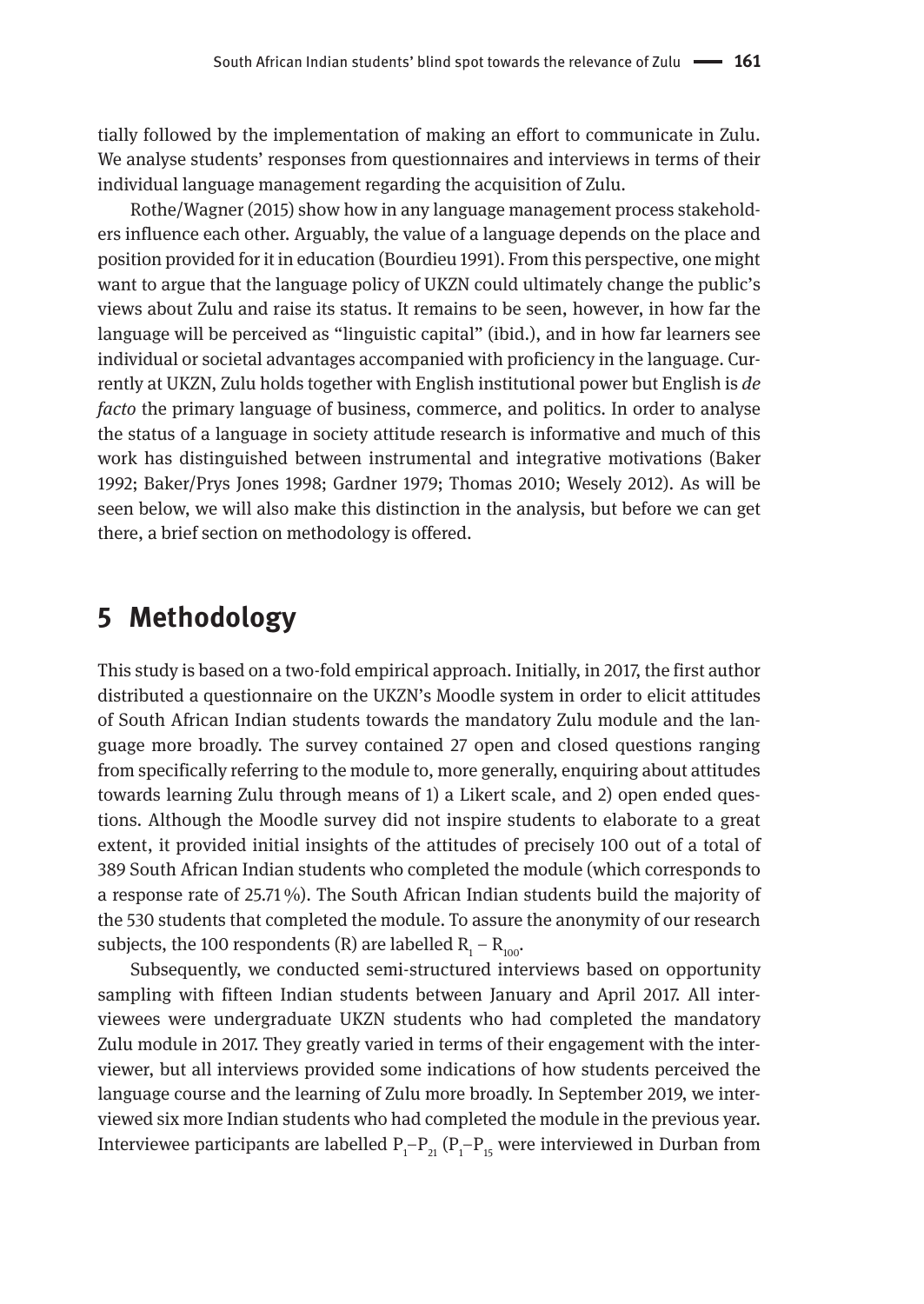January to April 2017,  $P_{16}-P_{21}$  in Durban during October 2019). All our interviewees had filled in the questionnaire and had passed the course, but the overall final marks ranged considerably. We had designed semi-structured schedules for the interviews, but in principle interviewees were free to develop their own narratives. The objective was to let the participants take some agency and to speak about aspects of the module and their attitudes towards learning isiZulu in their own terms. Despite considerable diversity of opinion among these students, there were two major themes we identified as emerging from the interviews. The first was the topic of motivation and the second one was the contested issue of the 'communicative' value of what had been learned and of Zulu more broadly. Having identified these two themes from the interviews, we went back to the questionnaires and scanned them for these two themes and their potential relevance. Hence in the analysis we make reference, first, considering the questionnaires and, secondly, the interviews in terms of 1) instrumental *vis-à-vis* integrative motivation and 2) vertical versus horizontal communication skills.

### **6 Analysis**

#### **6.1** *Instrumental* **versus** *integrative* **motivation**

Given that the module is mandatory it can be expected that the students' language learning motivation is not the same than for language learners who make the conscious choice to study a language. The questionnaires suggest that the majority of students did not see much instrumental value in learning Zulu beyond the passing of the module. "Zulu is not the main language used in a professional environment" was one student's  $(R_{77})$  response. Another student  $(R_{54})$  indicated that rather than Bantu language knowledge it was BEE (Black Economic Empowerment) policies which assured people jobs. Only 15 (out of the 100 students) saw market value of Zulu for *employment* resulting in instrumental motivation being very low. There was, however, general acknowledgement of the local value of Zulu in KZN and of the fact that by learning the language one could contribute to nation building. But students also expressed the desire to be mobile, to become global citizens and to have knowledge of a language which would have international currency. One respondent  $(R_{00})$  even claimed that "Zulu was limited in function to KZN".

In the interviews, the question whether Zulu opens up professional and socio-economic opportunities received a vast range of different responses varying from affirmation to uncertainty and outright dismissiveness. Seventeen of our interviewees claimed to be more interested in learning a European language (French and German were mentioned) and two students mentioned Mandarin. According to Kamwangamalu (2016) the status of a language is inextricably linked to its economic benefits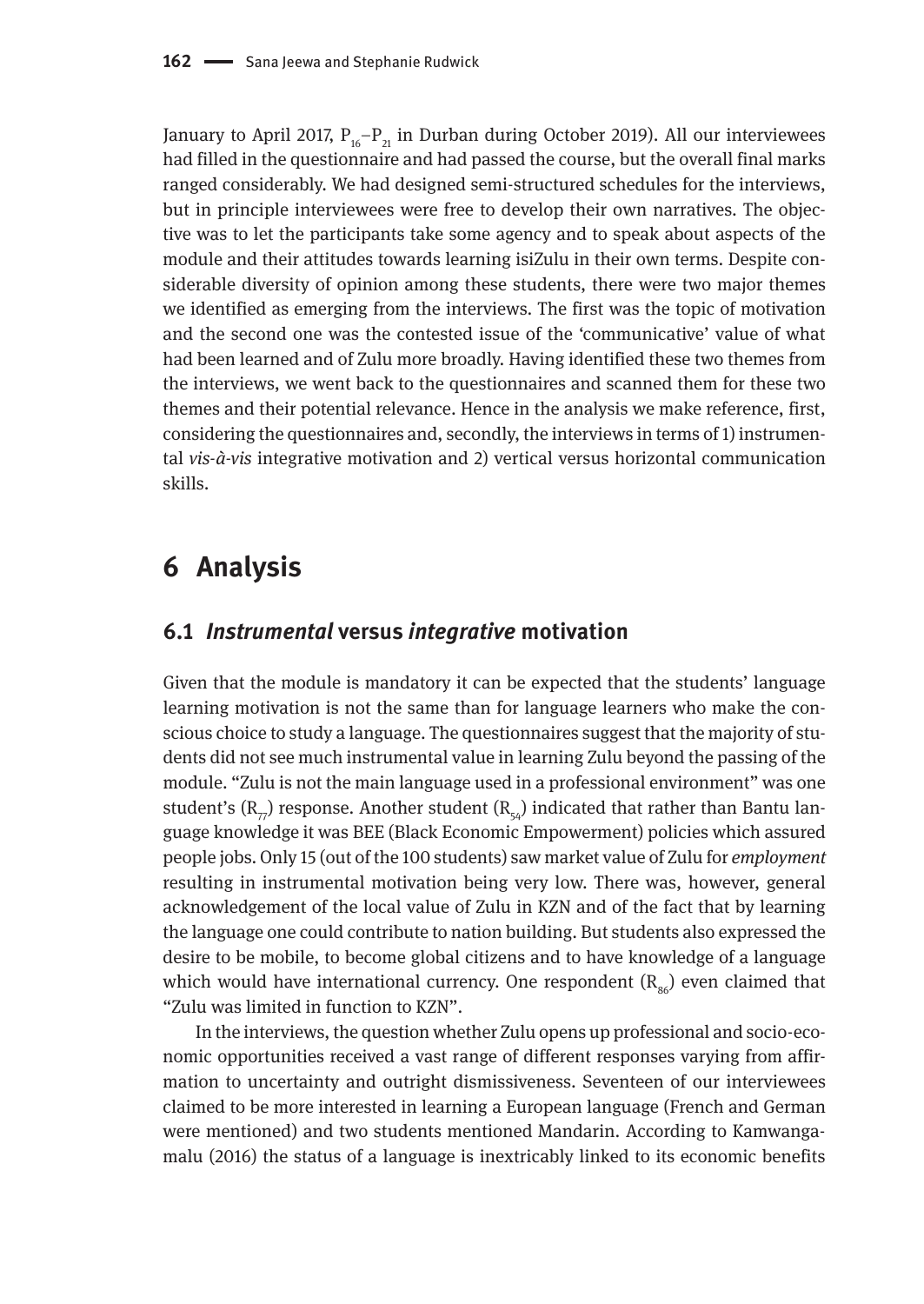which, ultimately, means that attempts of UKZN to increase the status and power of Zulu are doomed to fail unless the language is perceived to be endowed with socio-economic benefits.

Upon being asked, where and when students made usage of Zulu in their daily lives and for which reasons, the majority of students conceded not to be making much use of the language at all. In justifying their lack of practicing Zulu, common responses included: "Most people speak English"  $(P_{20})$  or "English is the best way to communicate"  $(P_{17})$ . As researchers we admit not having been prepared for this response. Recent census statistics clearly suggest that at national level, 25.3 % of individuals speak Zulu at home, while English is spoken by only 8.1 % in the domestic setting. Outside of the home, English is spoken by 16.6 % of the population while more than a quarter (25.1 %) indicate to speak Zulu (Statistics South Africa 2019). It appears, at least at first glance, that Zulu is employed as a lingua franca to a much greater extent than English, and yet several of our interviewees assume that English is the "best" communicative tool in South Africa. Despite the misguided belief that "everyone speaks English" (P $_{\rm e}$ ), students acknowledged, as they did in the questionnaire, the cultural value of Zulu. In most contexts, Zulu continues to be seen as a cultural resource and related to this was at least a hint of integrative motivation. One student  $(P_{17})$  emphatically remarked: "You're learning about someone else's culture. It goes into the broader thing of being a South African". Another one  $(P_{20})$  remarked that "... the whole '*ngicela*'<sup>10</sup> thing and all of that on how to speak politely" was beneficial and allowed him to communicate in a much more respectful manner with Zulu people. A third student  $(P_{20})$  elaborated that "we better understand the values, beliefs and mannerisms of Zulu people after the Zulu module."

Clearly, there are some positive outcomes of the module which indicate that students are aiming to find a more respectful way of communicating with their fellow citizens. Given the economic power of English it is perhaps not surprising that students seem altogether more motivated due to integrative rather than instrumental reasons. It is a global phenomenon that the learning and use of local languages for cultural reasons is coupled with seeing English as the social prestige variety and international 'linkage' language. (For recent comparative perspectives, see Abbas/Iqbal [2018] for India, Pujolar/Puigdevall [2015] for Catalonia, and Soler/Marten [2018] for Estonia).

The only factor creating an instrumental motivation is that students do want to pass the module in order to further their studies. One interviewee  $(P_{10})$  said: "Some people just do it as a module that they have to do in order to get that degree, [….] that's the reality". While there were feelings of uncertainty in terms of the practical usefulness of the module, there was wide consensus that the compulsory element of

**<sup>10</sup>** For example, in Zulu *please* is expressed through the verb stem -*cela* and it seems that many students acknowledged the cultural value of learning the polite way of asking a Zulu person to do something.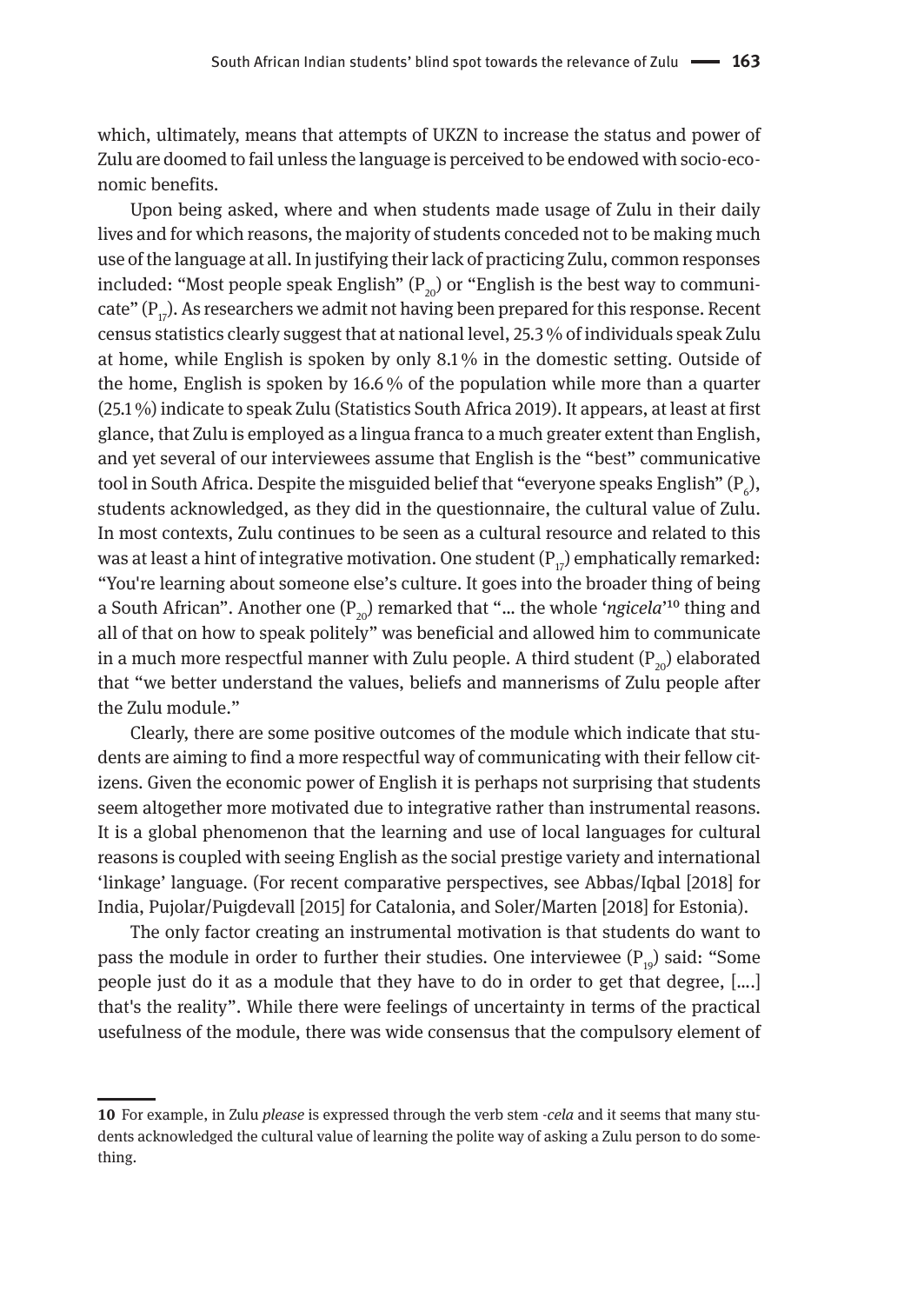the course impeded motivation as illustrated by  $P_{20}$ : "I guess the difference is if you're choosing to learn a subject like you're choosing French or you're choosing Zulu like on your own, then you would be more serious about it than when the university is forcing you to do it." There is only little indication that motivation for learning Zulu might be hampered by continuously strained relations between South African Indians and Zulu people. Four interviewees claimed that they refrained from making use of Zulu with peers in fear of being ridiculed  $(P_{18}-P_{21})$ . They expressed worry that they could not be seen as serious in their communication efforts and that their Zulu interlocutor might be thinking they are trying to make fun of them. This is indicative of how 'abnormal' it is seen for an Indian and a Zulu student to converse in Zulu. It appears that only in an interaction in which students themselves feel to be in a superior position are they willing to make use of their limited Zulu knowledge.

#### **6.2 Communication skills –** *vertical* **versus** *horizontal*

A common topic that transpired in both the questionnaires and interviews was the extent of Zulu acquisition or rather the lack thereof taking place in the course. After all, a one-semester acquisition course in any language is not likely to provide sufficient proficiency for a learner to comfortably communicate with first language speakers of the language. The level of the Zulu course as it is currently being taught in the large classes is perceived to be lower than what has previously been taught in the Zulu 1A course for second language learners.<sup>11</sup> Nonetheless, the questionnaire results indicate that 66 % of the students claimed to try to speak some Zulu outside of the university while only 30 % of the students admitted to have never utilised the language outside of class. This is a reasonably positive outcome of the module but on closer examination it becomes clear that only 10 % of students indicate to use Zulu with peers while the overwhelming majority (56 % of the students) say that they only speak Zulu to their domestic workers (mostly ladies) or other workers they encountered. The interviews showed similar results. One student  $(P_{10})$  recounted how he made an attempt to speak in Zulu to a petrol attendant making use of vocabulary learned in class. Another described in detail her efforts to speak to the domestic worker of her parents. These are all situations where the students are in a superior position while their communication partner is in a subordinate one. This suggest that South African Indian students primarily make an effort to speak Zulu in a "master-servant" relationship, to put it crudely. There are multiple interpretations for this vertical communication pattern, one might be that Indian students do not feel motivated to put themselves into an inferior position with Zulu speaking peers (i. e. that of a language

**<sup>11</sup>** In a recent paper one of the lecturers of the course was quoted as saying that the course had been down toned into a 'Mickey Mouse' course, insinuating its low level (Rudwick 2017).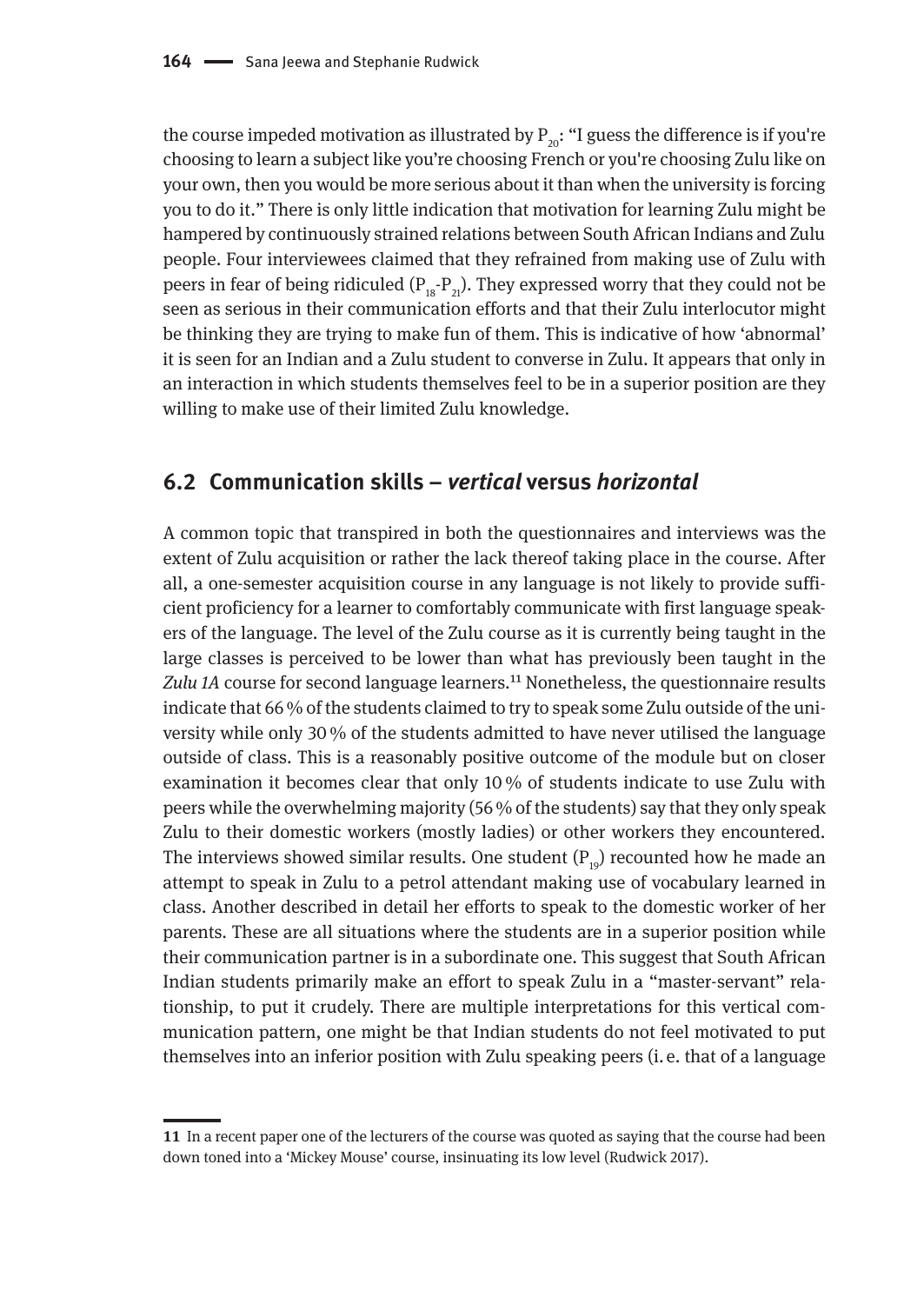learner), another one might be that communication between Indian and Zulu students is also not frequent. One interviewee  $(P_{19})$  claimed that the course was not conducive for arriving at a more general understanding of how to communicate with Zulu speaking peers. Others claimed that there was no space to practice speaking Zulu and that too much grammar was being taught. In short, there were overall complaints about the way the course was taught among students which also seemed to impact on their performance. All of it, however, points to the result that communication skills acquired throughout the course do not allow for much meaningful interaction in Zulu among peers.

In the previous section, we showed that some students claimed support for the module as a symbolic act of granting socio-cultural value to Zulu. However, this attitude was not reflected in their efforts of actually acquiring language skills. Interviews suggest that students simply did not feel the "need" to use Zulu ( $P_8$ ,  $P_{12}$ ,  $P_{14}$ ,  $P_{16}$ ,  $P_{17}$ ,  $P_{10}$ ,  $P_{21}$ ). Instead, they choose, as reported earlier, to communicate in English even when exposed to a first-language Zulu-speaking person, one even going as far as stating "a lot of people expect to talk back in English"  $(P_{10})$ . This lack of effort to practise Zulu could be interpreted either as symptomatic for the general lack of engagement between South African Indians and Zulu-speakers or the general presumption that English is the main *lingua franca*. One student  $(P_{12})$  remarked that there was "no need for Zulu" because South Africans has access to "the widely spoken language of English" which can "promote internationalism and globalisation". One of our interviewees  $(P_3)$  explained why Zulu speakers "should speak English" by stating that "English is taught from school level" while another  $(P_{\text{g}})$  was keen to point out that "speakers of Zulu are more exposed to English through school, social media etc." Most of the comments are indicative of a blind spot that students have when it comes to the prevalence of Zulu in the province.

In KZN, there are multiple opportunities to expose oneself to Zulu but some of it requires non-Zulu speakers to move out of their comfort zones. By virtue of the responses of many students, we observe that the use of English is taken for granted in communicating with Zulu speakers. For the most part, Indian students are not likely to communicate with Zulu-speaking peers (or people of their own social class) in Zulu. The worry to be ridiculed, as mentioned earlier, was re-featuring prominently in the interviews about the communicative function of Zulu. One student  $(P_{17})$  complained: "If we had to speak now, they will look at us like, ahem… what are you saying?" Several other students felt that the level of language competency acquired though the course was not sufficient in order to speak in Zulu to peers, i. e. in a horizontal interaction. Regrettably, students also do not seem to look at the module as a springboard for further Zulu studies in order to improve their proficiency. This points to a mere symbolic value of the module rather than being an instrument/forum of fruitful language acquisition.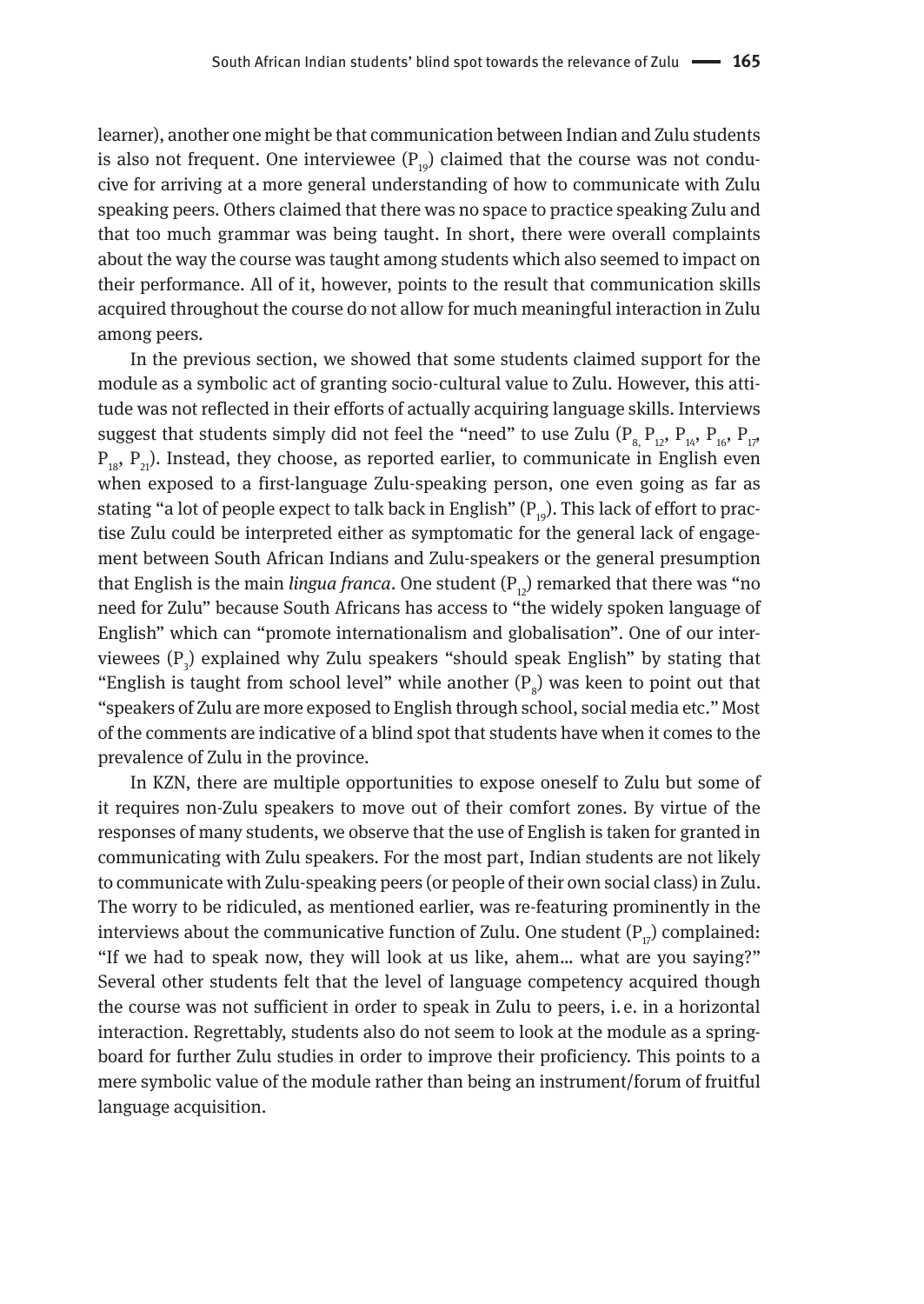### **7 Discussion and conclusion**

In this study we examined South African Indian students' attitudes towards a compulsory Zulu module at UKZN and to the language more broadly. Results from questionnaires and interviews show diverse attitudes and allow us to raise a number of issues here. Individual students, first of all, feel strong ambivalence towards acquiring Zulu, especially as a mandatory requirement. Some questionnaire respondents gave contradictory statements both highlighting the cultural value of the module as well as devaluing it as a political top-down decision. Many interviewees indicate that it made sense to learn Zulu (especially in KZN), but upon being asked whether they had registered for the module had it not been mandatory, almost all declined. Some students applauded the language policy *per se* but then asserted that English will always stay South Africa's academic *lingua franca*. Some students put forth benefits and drawbacks of the module in almost equal measure, indicative for their strongly ambivalent attitude.

While all our interviewees passed the module and evidently acquired some Zulu skills, their learning did not result in much further engagement with Zulu speakers according to their own estimation in interviews. Participants' motivation (both integrative and instrumental) is low for properly acquiring Zulu. Those who indicated to make an effort to employ the language in their daily life, did so primarily in communicative situations of vertical nature and where they requested things rather than just conversed. Most failed to see its value in the working world and their only instrumental motivation was the immediate aspect of passing the module. While it has long been established in sociolinguistics that attitudes are not necessarily followed by corresponding behaviour (Ladegaard 2002) there was exceptionally stark discord between students speaking of the benefits of knowing Zulu in the initial stages of the interviews and, at a later point, conceding not to use it at all. The majority of our interviewees also expressed irritation of the fact that the module was mandatory, but several conceded that they benefitted from the cultural aspect of learning the language. In the past, and during apartheid, South African Indians who made an effort to acquire 'proper' Zulu might have arguably done so for integrative reasons. Given the political power and cultural influence which many Zulu individuals hold, one might think that the learning of Zulu for social and perhaps even economic advantage might be relevant. However, a recent study (Naidoo/Gokool/Ndebele 2017) suggests that many UKZN students would not voluntarily choose to learn Zulu and would not even encourage others to do so because of the perceived lack of economic benefits.

In sum, language management among UKZN Indian students in the context of the compulsory Zulu module is complex, evaluations are ambivalent, there is little effort of an adjustment design (actual Zulu acquisition) and even less implementation strategies (usage of Zulu). One aspect impacting negatively on attitudes are underlying language ideologies. The interviews show that there is a prevalent ideological construction that South Africa's common lingua franca is English because 'everyone'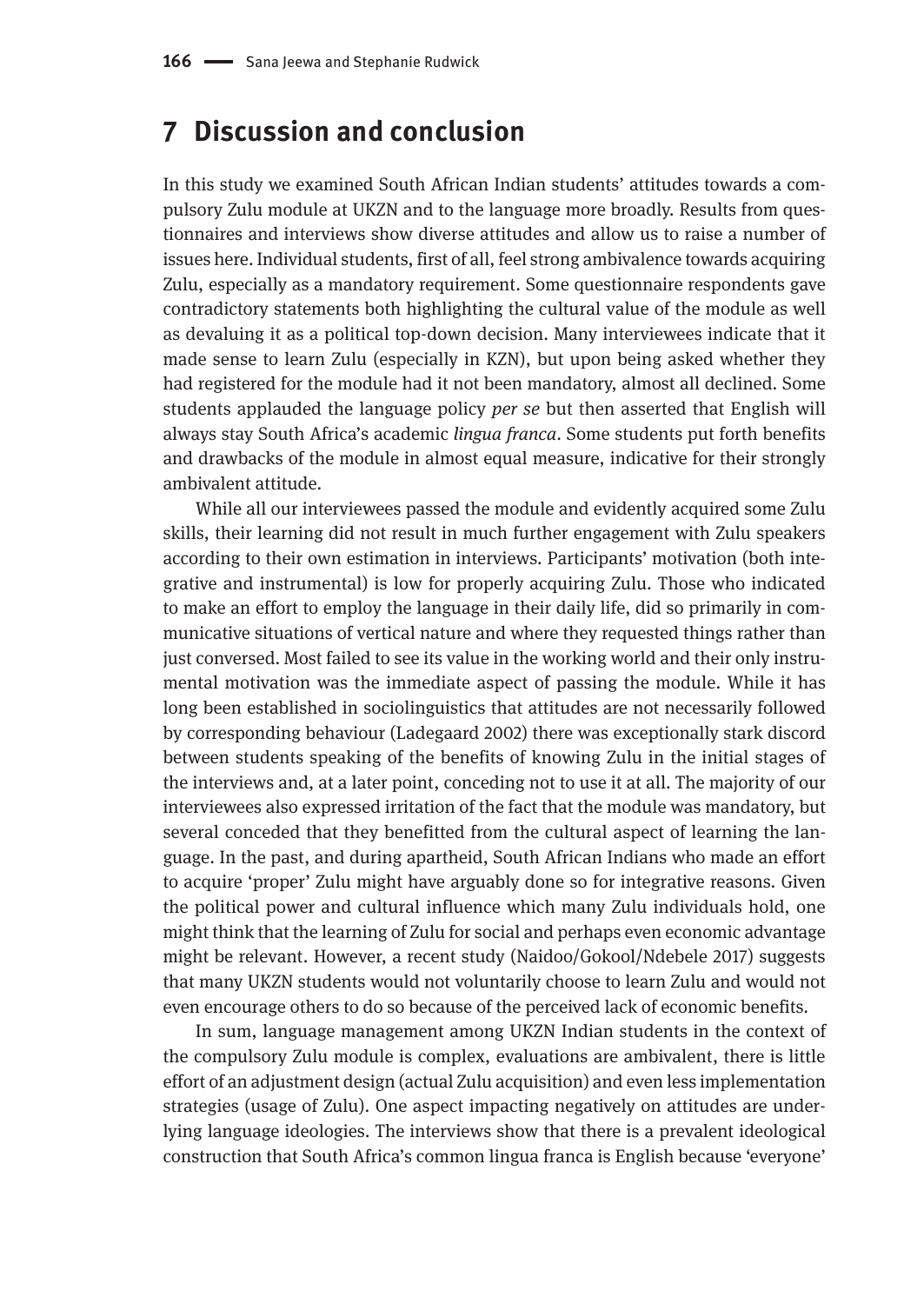speaks it and that Zulu is 'only' a carrier of culture. The heritage of colonial language management continues to mark English as the powerful language and continues to stigmatize the Bantu languages as ethnic and cultural tools (see Giger/Sloboda [2008] for a comparative language management perspective in view of Russian and Belarusian). Revealing of language ideologies is instructive in the observation of linguistic practices and language management strategies (Nekvápil/Sherman 2013). If assessed from the perspective of the stages of LMT, South African Indian students at UKZN are hampered in learning Zulu by the dominant ideology that English is the main *lingua franca* and 'best' way to communicate. A sensitisation of these erroneous perceptions seems necessary as a classroom strategy. Fan (2017) suggest that the LMT stage of 'noting' is seen as a process of learning in which systematic classroom activities and strategies help students to become sensitive about language matters. In the case examined here, it is the stages of noting and evaluating which are fruitful stages in the process of language management to be examined. In noting, students can realize language dynamics such as the low economic status of Zulu and in evaluating they can realize that the low status is based on larger social injustices in society. This might motivate them to learn Zulu and in understanding that change is needed. Regrettably, the common ideology that "most people speak English" in South Africa seriously hampers students' learning motivation for Zulu and impacts negatively on their performance in the module. The integrative motivation students have for learning Zulu seems limited. It is assumed that Zulu students (like to) speak English and that employing rudimentary Zulu would only result in laughter and possible ridicule. South African Indian students might also not be fully aware of how the past lingers in their own attitudes towards Zulu. Some of the interviews suggest that students do not receive support for the learning of Zulu in their homes and also that there are parents and relatives who openly disapprove of the module. Perhaps "the impact of implicit, not-fully-conscious factors might play a stronger role in language attainment than formerly believed" (Dörnyei/Al-Hoorie 2017: 465). The ideological construction of Zulu as a mere cultural and ethnic medium contributes to the stigmatisation of learning the language.

Indian South Africans have been identified as the most monolingual (English) community in the country and UKZN stakeholders arguably have a valid point promoting Zulu in the province given that almost 80 % of its residence speak the language as a mother-tongue (Statistics SA 2019). However, several studies suggest that the promotion of Zulu as a mandatory subject at university level<sup>12</sup> has its problems (Turner 2012; Naidoo/Gokool/Ndebele 2017; Shandu 2016; Rudwick 2017). It is strongly questionable in how far a "compulsory" one-semester language module in higher education can

**<sup>12</sup>** Bantu language learning (possibly even per decree) is useful in primary and secondary level (Lafon 2010), but ironically, the overwhelming majority of 'white' and Indian learners currently enrolled in South African schools choose Afrikaans over isiZulu as a first additional language.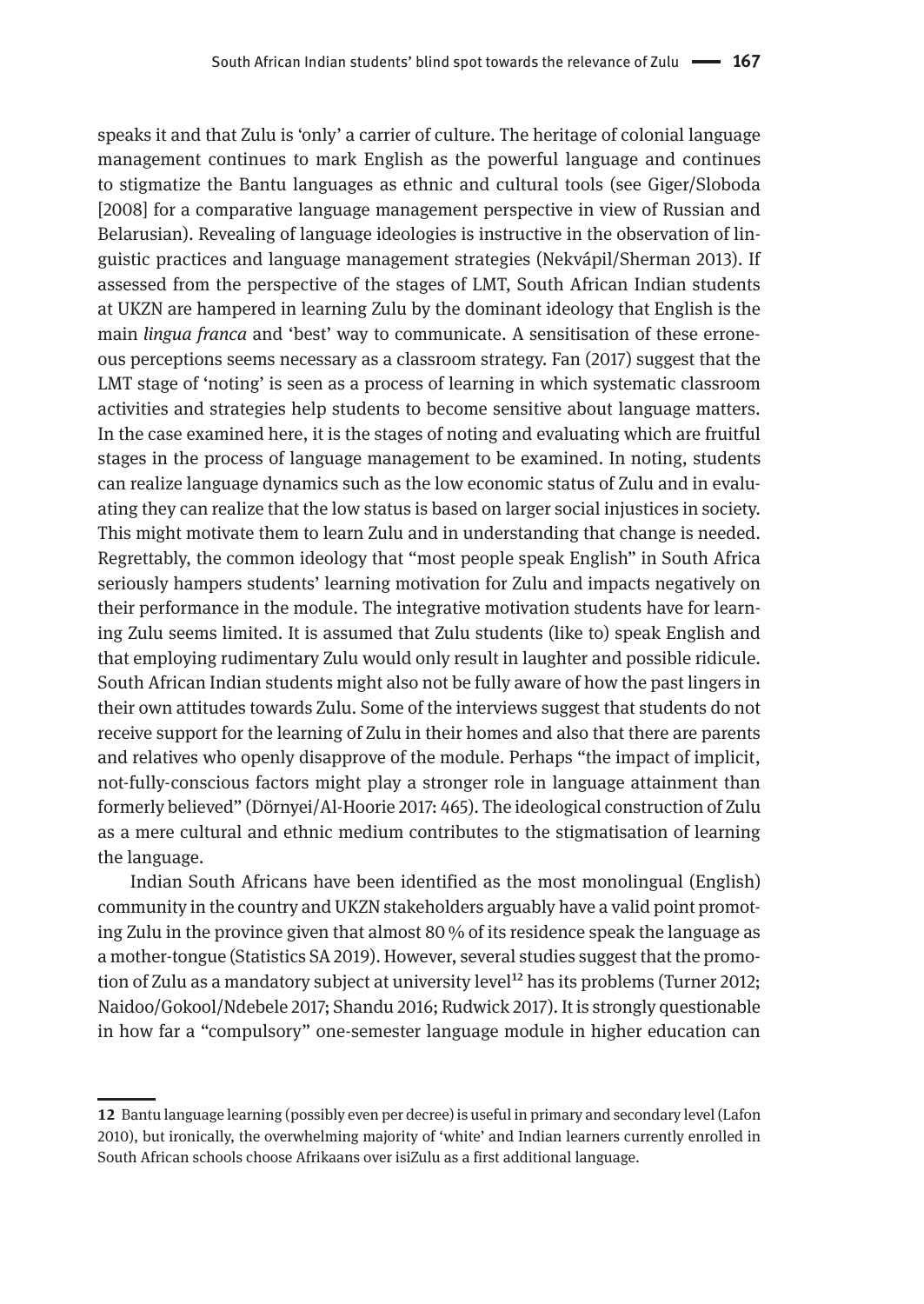foster Zulu language skills and social cohesion in the student population. There is also a paradox in the present *macro* language management of Zulu at UKZN which concerns the teaching of the language as an L2. Since the implementation of the mandatory module, there is no continuance of courses in the second language stream as had been the case in the past on Howard College campus where our research was conducted. According to a retired Zulu lecturer<sup>13</sup> the mandatory module "has destroyed the advanced learning of Zulu for second language learners". Currently, there is only a Zulu L1 stream beyond the first year which means that learners currently enrolled in the mandatory module who are interested in progressing their Zulu studies have no chance to do  $so<sup>14</sup>$ . Given our findings, it seems there is a need to make students further aware in South Africa that English is not (necessarily) the "best" way to communicate and that Zulu, in fact, represents a major *lingua franca*, and not only in KZN but at national level. This might, at least to some extent, remedy South African Indian students' blind spot for the significance of Zulu and multilingualism in the country more generally. Our study also raises some questions for future research. Our research points to irritation among students about the compulsory aspect of language learning at university level, comparative studies of attitudes towards compulsory language modules in other higher education institutions would be fruitful. Also, it needs to be explored further what the attitudes are of other population groups towards learning Bantu languages at other South African Universities. In conclusion, studies that examine motivations and hesitations of learning Bantu languages in South Africa are crucial in order to develop strategies to promote multilingualism, in particular among Indian South Africans.

## **8 References**

- Abbas, Furrakh/Iqbal, Zafar (2018): Language attitude of the Pakistani youth towards English, Urdu and Punjabi: A comparative study. In: *Pakistan Journal of Distance & Online Learning* 4, 1, 199–214.
- Adendorff, Ralph (2002): Fanakalo: A pidgin in South Africa. In: Mesthrie, Rajend (ed.): *Language in South Africa*. Cambridge: Cambridge University Press, 179–198.
- Baker, Colin (1992): *Attitudes and language*. Clevedon: Multilingual Matters.
- Baker, Colin/Prys Jones, Sylvia (1998): *Encyclopaedia of bilingualism and bilingual education.*  Clevedon: Multilingual Matters.

Bourdieu, Pierre (1991): *Language and symbolic power*. Cambridge: Polity Press.

De Vos, Pierre (2013, May 18): KZN University: A storm in a (isiZulu) tea-cup. Retrieved from [http://](http://www.dailymaverick.co.za/opinionista/2013-05-18-kzn-university-a-storm-in-a-zulu-teacup/#.VQV18CmDndk) [www.dailymaverick.co.za/opinionista/2013-05-18-kzn-university-a-storm-in-a-zulu-teacup/#.](http://www.dailymaverick.co.za/opinionista/2013-05-18-kzn-university-a-storm-in-a-zulu-teacup/#.VQV18CmDndk) [VQV18CmDndk.](http://www.dailymaverick.co.za/opinionista/2013-05-18-kzn-university-a-storm-in-a-zulu-teacup/#.VQV18CmDndk) Last accessed 20 September 2019.

**<sup>13</sup>** Personal communication with Beverly Muller, 30 October 2019.

**<sup>14</sup>** Personal communication with Dr. Roshni Gokool, Lecturer (isiZulu), 16 October 2019.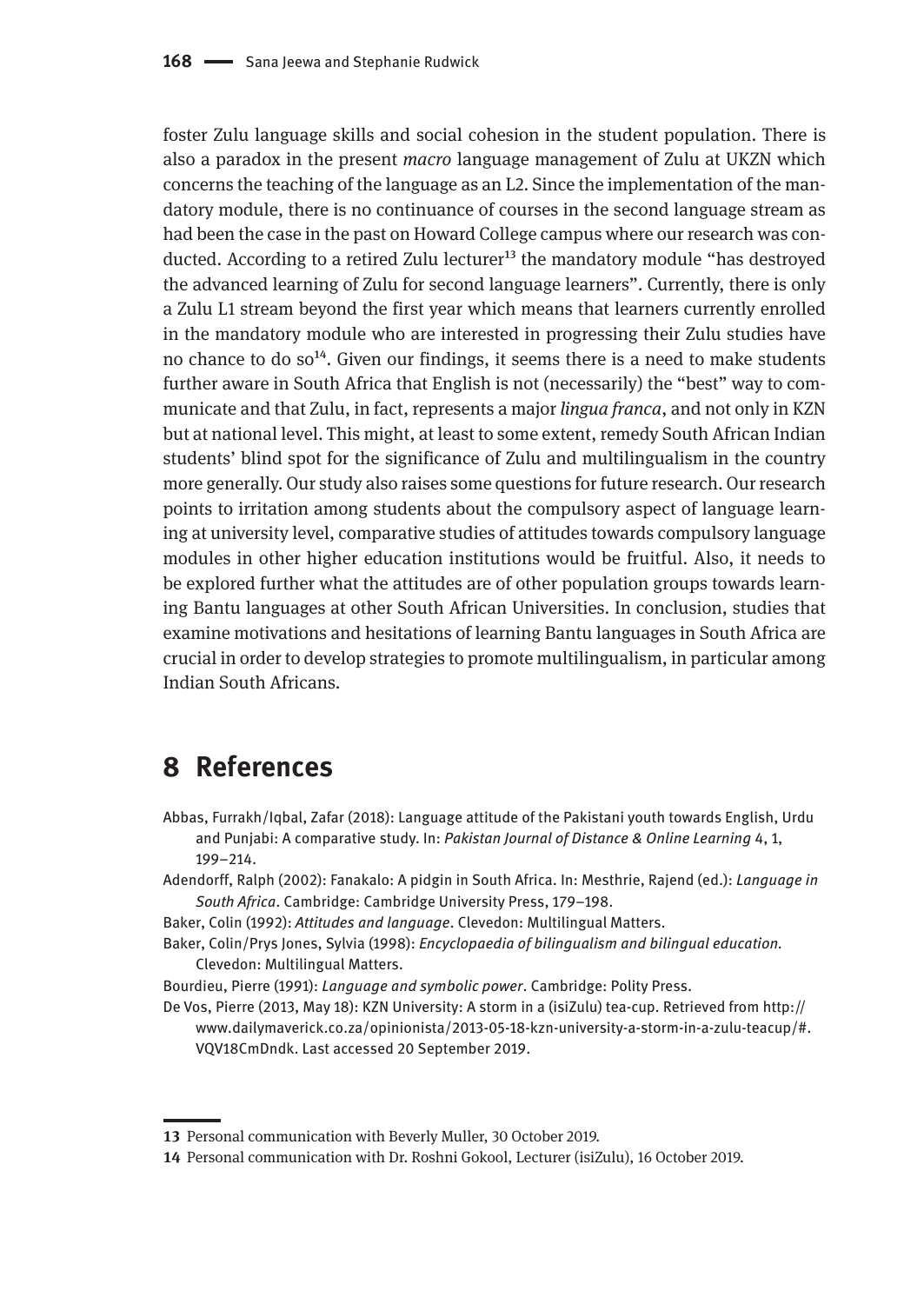- Ebrahim-Vally, Rehana (1999): *Is there an Indian Question in post-apartheid South Africa? A view of the period leading to the second democratic election*. Johannesburg: University of Witwatersrand.
- Edwards, Iain/Nuttall, Tim (1990): *Seizing the moment: the January 1949 riots, proletarian populism and the structures of African urban life in Durban during the late 1940's.* University of Witwatersrand: History Workshop, 6–10 February.
- Durrheim, Kevin/Mtose, Xoliswa/Brown, Lyndsay (2011): *Race trouble: Race, identity and inequality in post-apartheid South Africa*. Pietermaritzburg: KwaZulu-Natal Press.
- Dörnyei, Zoltan/Al-Hoorie, Ali (2017): The motivational foundation of learning languages other than Global English: Theoretical isssues and research directions. In: *The Modern Language Journal* 101, 3, 455–468.
- Fairbrother, Lisa/Nekvapil, Jiri /Sloboda, Marian (2018): Methodology in language management research. In: Fairbrother, Lisa/Nekvapil, Jiri/Sloboda, Marian (eds.): *The language management approach: Focus on research methodology*. Frankfurt am Main: Peter Lang, 15–39.
- Fan, Sau Keun (2017): Noting as learning. Its significance for teaching and learning Japanese in volunteer language classrooms for migrants. In: *Sains Humanika* 9, 4–2, 115–123.
- Gardner, Robert (1979): Social psychological aspects of second language acquisition. In: Giles, Howard/St. Clair, Robert (eds.): *Language and social psychology*. Oxford: Blackwell, 287–301.
- Giger, Miriam/Sloboda, Marian (2008): Language management and language problems in Belarus: Education and beyond. In: *Bilingual Education and Bilingualism* 11, 3/4, 1–24.
- Gumbi, Phelani/Hlongwa-Ndimande, Nobuhle (2015): Embracing the use of African languages as additional languages of teaching and learning in KwaZulu-Natal schools. In: *South African Journal of African Languages* 35, 2, 157–162.
- Heugh, Kathleen (2000): The case against bilingual and multilingual education in South Africa. In: *Praesa Occasional Papers* 6, 4–6.
- Jansen, Jonathan (2013): Master one language before tackling another. [http://www.timeslive.](http://www.timeslive.co.za/thetimes) [co.za/thetimes](http://www.timeslive.co.za/thetimes)/ 2013/05/23/master-one-language-before-tackling-another. Last accessed 21 September 2019.
- Jernudd, Bjorn/Neustupny, Jiri (1987): Language planning: For whom? In: Laforge, Lorne (ed.): *Proceedings of the International Colloquium on Language Planning*. Quebec: Les Presses de l'Université Laval, 69–84.
- Kaarsholm, Preben (2008): *Migration, Islam and identity strategies in KwaZulu Natal: Notes on the making of Indians and Africans.* Occasional Paper: 13. Calcutta University: Institute of Development Studies Kolkata.
- Kamwangamalu, Nkonko (2016): *Language policy and economics: The language question in Africa.* Basingstoke: Palgrave McMillan.
- Ladegaard, Hans (2002): Language attitudes and sociolinguistic behaviour: Exploring attitude‐ behaviour relations in language. In: *Journal of Sociolinguistics* 4, 2, 214–233.
- Lafon, Michel (2010): Promoting social cum racial integration in South Africa by making an African language a national senior certificate pass requirement. In: *Alternation* 17, 1, 417–443.
- Mashele, Prince (2013, June 2): Blatant attempt at cultural invasion. [http://www.iol.co.za/](http://www.iol.co.za/sundayindependent/blatant-attempt-at-cultural-invasion-1.1525709#.U6A-w17lfwK) [sundayindependent/blatant-attempt-at-cultural-invasion-1.1525709#.U6A-w17lfwK](http://www.iol.co.za/sundayindependent/blatant-attempt-at-cultural-invasion-1.1525709#.U6A-w17lfwK). Last accessed 4 October 2019.
- Mesthrie, Rajend (2007): Language shift, cultural change and identity retention: Indian South Africans in the 1960s and beyond. In: *South African Historical Journal* 57, 1, 134–152.
- Naidoo, Shamila/Gokool, Roshni/Ndebele, Hlonipha (2017): The case of isiZulu for non-mother tongue speakers at the University of KwaZulu-Natal, South Africa – Is the compulsory language module promoting social cohesion? In: *Journal of Multilingual and Multicultural Development* 39, 4, 356–368.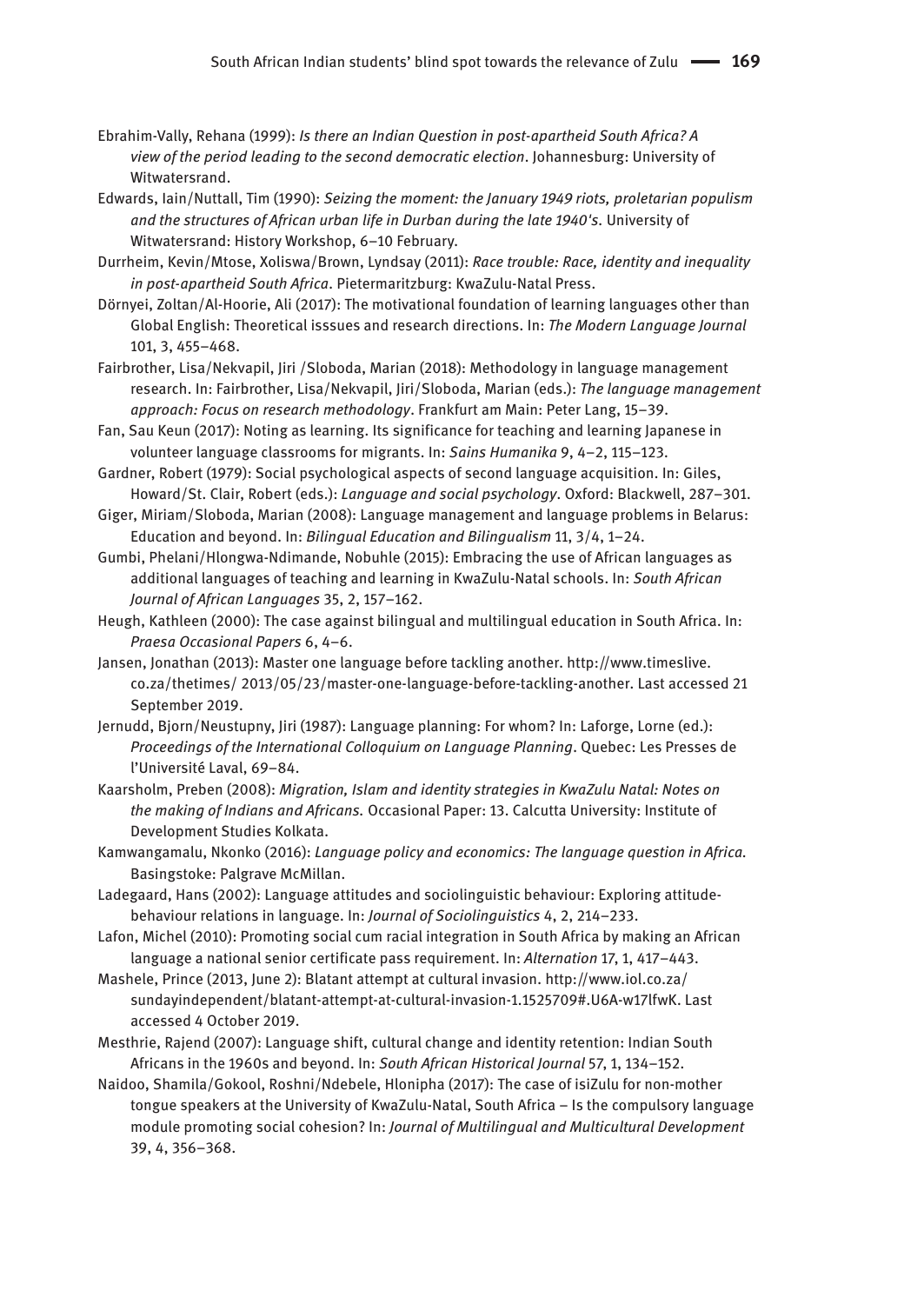- Nekvapil, Jiri (2006): From language planning to language management. In: *Sociolinguistica: International Yearbook of European Sociolinguistics* 20, 92–104.
- Nekvapil, Jiri/Sherman, Tamah (2013): Language ideologies and linguistics practices: The case of multinational companies in Central Europe. In: Barat*,* Erzsébet/Studer, Patrick/Nekvapil, Jiri (eds.): *Ideological conceptualization of language. Discourses of linguistics diversity*. Frankfurt: Peter Lang, 85–118.
- Nekvapil, Jiri/Sherman, Tamah (2015): An introduction: Language Management Theory in language policy and planning. In: *International Journal of the Sociology of Language* 232, 1–12.
- Olivier, Jaco (2014): Compulsory African language in tertiary education: Prejudices from news website commentary. In: *Southern African Linguistics and Applied Language Studies* 32, 483–498.
- Posel, Dorrit/Zeller, Jochen (2016): Language shift or increased bilingualism in South Africa: Evidence from census data. In: *Journal of Multilingual and Multicultural Development* 37, 4, 357–370.
- Pujolar, Joan/Puigdevall, Maite (2015): Linguistic mudes: How to become a new speaker in Catalonia. In: *International Journal of the Sociology of Language* 231, 167–187.
- Ramamurthi, T. G. (1994): Lessons of Durban riots. In: *Economic and Political Weekly* 29, 10, 543–546.
- Ramsamy, Edward (2007): Multiculturalism: Indian identity and nation building in South Africa. In: *Tijdschrift voor Economische en Sociale Geografie* 98, 4, 468–481.
- Rothe, Astrid/Wagner, Katarina (2015): Bilingual kindergarden programmes: The interaction of language management and language attitudes. In: Davies, Winifred/Ziegler, Evelyn (eds.): *Language Planning and Microlinguistics*. Basingstoke: Palgrave Macmillan, 15–38.
- Rudwick, Stephanie (2017): Compulsory African language learning at a South African tertiary institution. In: *Language Problems and Language Planning* 41, 2, 116–137.
- Rudwick, Stephanie (2018): Language, Africanisation and identity politics in South African tertiary education. In: *Language, Identity and Education* 17, 4, 255–269.
- Shandu, Balungile (2016): *Perceptions of staff and students on the implementation of the Language Policy at the University of KwaZulu-Natal, Howard College Campus*. Presentation at Indaba Conference Centre, Johannesburg, 26–28 September.
- Singh, Anand (2014): Anti-Indianism in Kwazulu-Natal: Historical and contemporary realities. In: *New Contree* 70, 65–82.
- Socio-Economic Review and Outlook 2019/2020 (2019): KwaZulu-Natal Provincial Government.
- Soler, Josep/Marten, Heiko (2018): Resistance and adaptation to newspeakerness in educational institutions: two tales from Estonia. In: *Language Policy* 18, 553–572.
- Soske, Jon (2009*)*: *'Wash Me Black Again': African Nationalism, the Indian Diaspora and KwaZulu Natal, 1944–1960.* Toronto: University of Toronto (PhD Dissertation).
- Statistics South Africa (2019): General Household Survey 2018. [http://www.statssa.gov.za/](http://www.statssa.gov.za/publications/P0318/P03182018.pdf) [publications/P0318/P03182018.pdf.](http://www.statssa.gov.za/publications/P0318/P03182018.pdf) Accessed October 2019.
- Thomas, Juan (2010): How do I satisfy the general education language requirement? University students' attitudes toward language study. In: *Foreign Language Annals* 43, 3, 531–551.
- Turner, Noleen (2012): African languages as compulsory courses in KwaZulu-Natal: Illusory initiative or inspired intervention? In: *Per Linguam* 28, 2, 26–47.
- UKZN Language Policy Letter (2006): [http://registrar.ukzn.ac.za/Libraries/policies/Language\\_](http://registrar.ukzn.ac.za/Libraries/policies/Language_Policy_-_CO02010906.sflb.ashx) Policy - CO02010906.sflb.ashx.
- UKZN Language Policy Report (2014): [http://ulpdo.ukzn.ac.za/Libraries/Documents/2014-15\\_](http://ulpdo.ukzn.ac.za/Libraries/Documents/2014-15_ULPDO_Report.sflb.ashx) [ULPDO\\_Report.sflb.ashx.](http://ulpdo.ukzn.ac.za/Libraries/Documents/2014-15_ULPDO_Report.sflb.ashx) Accessed October 2019.
- Vahed, Goolam/Desai, Ashwin (2017): Stuck in the middle? Indians in South Africa's fading rainbow. In: *South Asian Diaspora* 9, 2, 147–162.